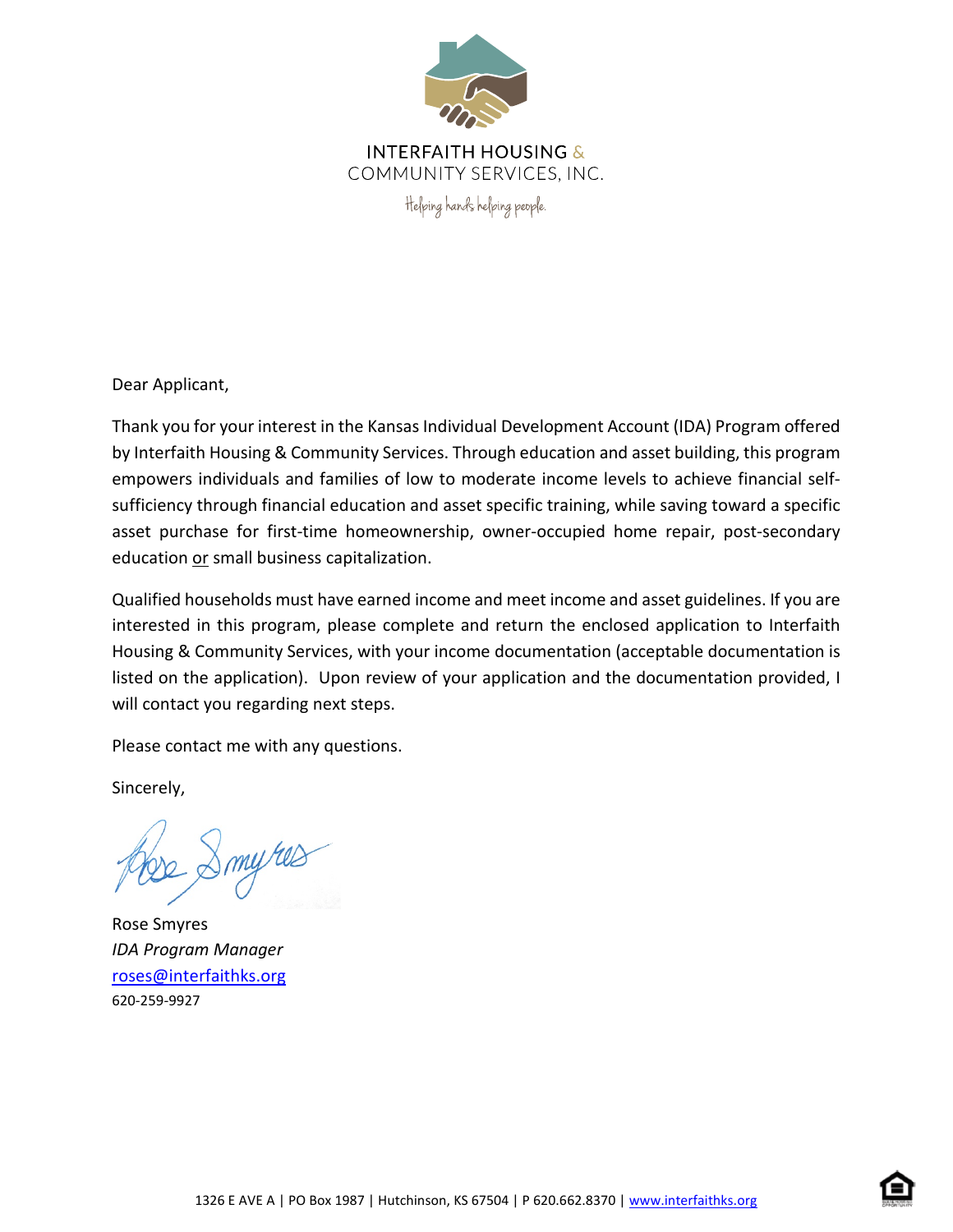# **Interfaith Housing & Community Services, Inc. Creating Assets, Savings, and Hope (CASH) Program Kansas Individual Development Account (IDA) Program**

| <b>APPLICANT INFORMATION</b>                           |                                                                                                         |                                                            |                                         |                |
|--------------------------------------------------------|---------------------------------------------------------------------------------------------------------|------------------------------------------------------------|-----------------------------------------|----------------|
| <b>Applicant Name:</b>                                 | <b>First Name</b>                                                                                       | Last Name                                                  |                                         | Middle Initial |
|                                                        |                                                                                                         | (*required – please indicate an email you check regularly) |                                         |                |
| <b>Current Address:</b>                                | <b>Street</b>                                                                                           | City                                                       | State                                   | Zip            |
| <b>Mailing Address:</b><br>(if different)              | <b>Street</b>                                                                                           | City                                                       | State                                   | Zip            |
|                                                        | Are you a legal resident of the state of Kansas? Yes No                                                 |                                                            |                                         |                |
|                                                        | <b>Residence Location Type:</b> Rural (under 90,000) Urban (above 90,000) <b>Housing Type:</b> Rent     |                                                            |                                         | Own            |
|                                                        |                                                                                                         |                                                            |                                         |                |
|                                                        | Race/Ethnicity: African American Caucasian Latino/Hispanic Asian/Pacific Islander Native American Other |                                                            |                                         |                |
|                                                        | Marital Status: Single Married Divorced Separated Widowed Employment Status: Full-Time Part-Time        |                                                            |                                         |                |
| <b>Highest Education Level:</b><br>(Highest Completed) | < High School Diploma<br>Bachelor's Degree                                                              | High School Diploma<br>Master's Degree                     | Associate's Degree<br>> Master's Degree |                |

## **HOUSEHOLD COMPOSITION**

| <b>Name (First and Last)</b> | Date of Birth | Age | Gender | <b>Relationship to</b><br><b>Head of Household</b> |
|------------------------------|---------------|-----|--------|----------------------------------------------------|
| 1.                           |               |     |        | Head of Household                                  |
| 2.                           |               |     |        |                                                    |
| 3.                           |               |     |        |                                                    |
| 4.                           |               |     |        |                                                    |
| 5.                           |               |     |        |                                                    |
| 6.                           |               |     |        |                                                    |

\* Interfaith Housing and Community Services, Inc., collects and holds your email address in order to send you the information regarding the services you have requested and to maintain contact with you as a program participant. Your email may be used for program newsletters and notifications of upcoming program events. Interfaith respects your privacy and will not give your email address to any third parties.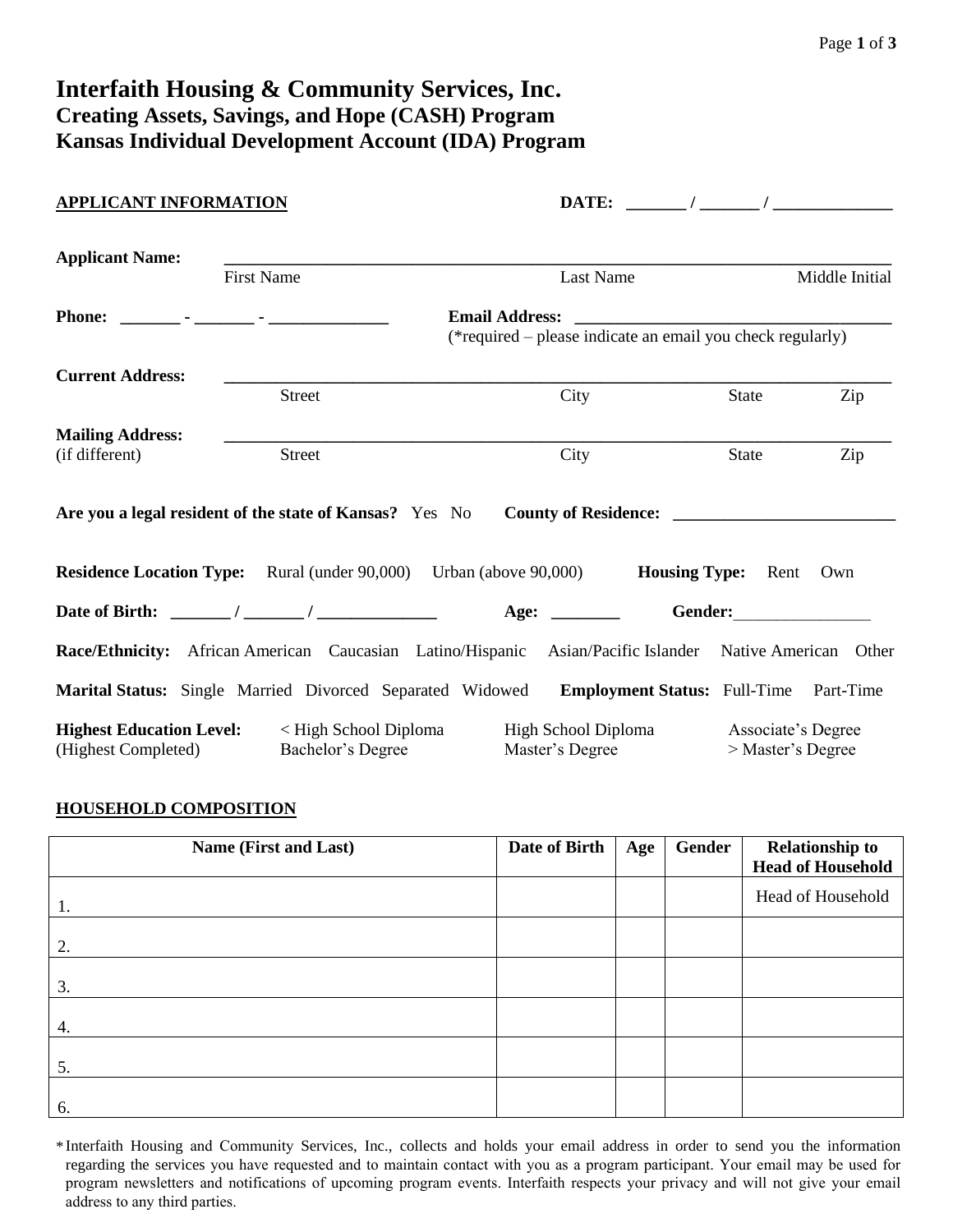## **HOUSEHOLD INCOME INFORMATION**

#### **Is any individual living in the home receiving income from...**

| <b>Employment</b> (Before Taxes)?        | NO. |                        |
|------------------------------------------|-----|------------------------|
| Self-employment?                         | NO  |                        |
| Social Security?                         | NO  |                        |
| Supplemental Security Income (SSI)?      | NO  | YES, amount per month: |
| Pensions / Annuities / Retirement Funds? | NO  |                        |
| Veterans Administration Benefits?        | NO. |                        |
| Disability / Death Benefits?             | NO  |                        |
| Life Insurance Dividends?                | NO. |                        |
| <b>Unemployment Compensation?</b>        | NO  |                        |
| Workers' Compensation?                   | NO  |                        |
| Severance Pay?                           | NO  |                        |
| Military Pay?                            | NO  |                        |
| Public Assistance (TANF/Food Stamps)?    | NO  |                        |
| Child Support?                           | NO  |                        |
| Alimony?                                 | NO  |                        |
| Lottery Winnings and/or Inheritances?    | NO  |                        |
| Other Income (not listed above)?         | NO  |                        |

#### **TOTAL HOUSEHOLD MONTHLY INCOME \_\_\_\_\_\_\_\_\_\_\_\_\_\_\_\_\_\_\_\_\_\_\_\_\_\_**

(Add monthly income listed above)

## **HOUSEHOLD ASSET/LIABILITY INFORMATION**

**Does any individual living in the home have liquid assets (savings accounts, money market accounts, certificates of deposit, safety deposit boxes, trust accounts, savings bonds, stocks and/or securities, etc.)?** 

NO YES, total current balance:  $\qquad \qquad \qquad (as sets)$ 

**In addition to the current residential property, is there any other real estate owned by anyone in the household?** 

NO YES, total current value: \_\_\_\_\_\_\_\_\_\_\_\_\_\_\_\_\_\_\_\_\_\_\_\_\_\_ (assets)

**In addition to one household vehicle, are there any other vehicles owned by anyone in the household?** 

| N <sub>O</sub><br>YES, total current value:<br>(assets) |
|---------------------------------------------------------|
|---------------------------------------------------------|

**Does any individual living in the home have debt (mortgage loans, car loans, student loans, personal loans, payday loans, credit card, medical bills, etc.)?** 

NO YES, total current balance: (liabilities)

Page **2** of **3**

**TOTAL HOUSEHOLD ASSETS \_\_\_\_\_\_\_\_\_\_\_\_\_\_\_\_\_\_\_\_\_\_\_\_\_\_\_\_\_\_\_\_**